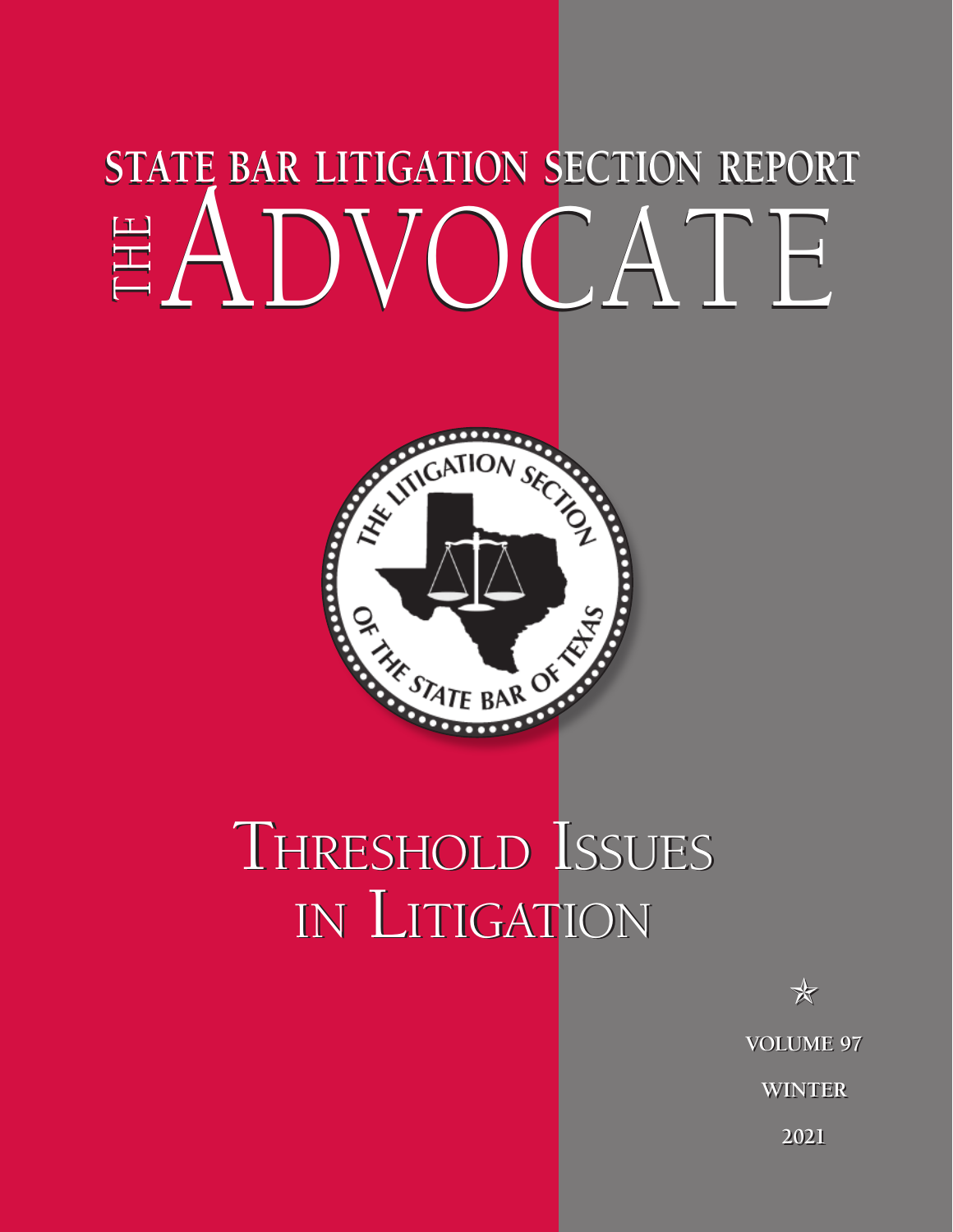#### STATE BAR LITIGATION SECTION REPORT the ADVOCATE



#### TABLE OF CONTENTS WINTER 2021, VOLUME 97

| SUSTAINING MEMBERS OF THE LITIGATION SECTION OF THE STATE BAR OF TEXAS 5 |  |
|--------------------------------------------------------------------------|--|

#### SYMPOSIUM: THRESHOLD ISSUES IN LITIGATION

| STANDING AND CAPACITY UNDER TEXAS LAW                                                                |  |
|------------------------------------------------------------------------------------------------------|--|
| GETTING TO COURT AND STAYING THERE: THE SUPREME COURT'S CURRENT APPROACH<br>TO RIPENESS AND MOOTNESS |  |
| JURISDICTIONAL ROADBLOCKS                                                                            |  |
| JURISDICTIONAL DISCOVERY                                                                             |  |
| TO VENUE, AND BEYOND! A REVIEW OF UNIQUELY TEXAN VENUE STATUTES AND RULES                            |  |
| REMOVAL AND REMAND: SIMPLE YET COMPLEX                                                               |  |
| RULE 91a v. RULE 12(b)(6): A BRIEF GUIDE AND THE "TWOMBLY/IQBAL DIVIDE"                              |  |
| ARBITRABILITY: THE ULTIMATE THRESHOLD ISSUE IN LITIGATION                                            |  |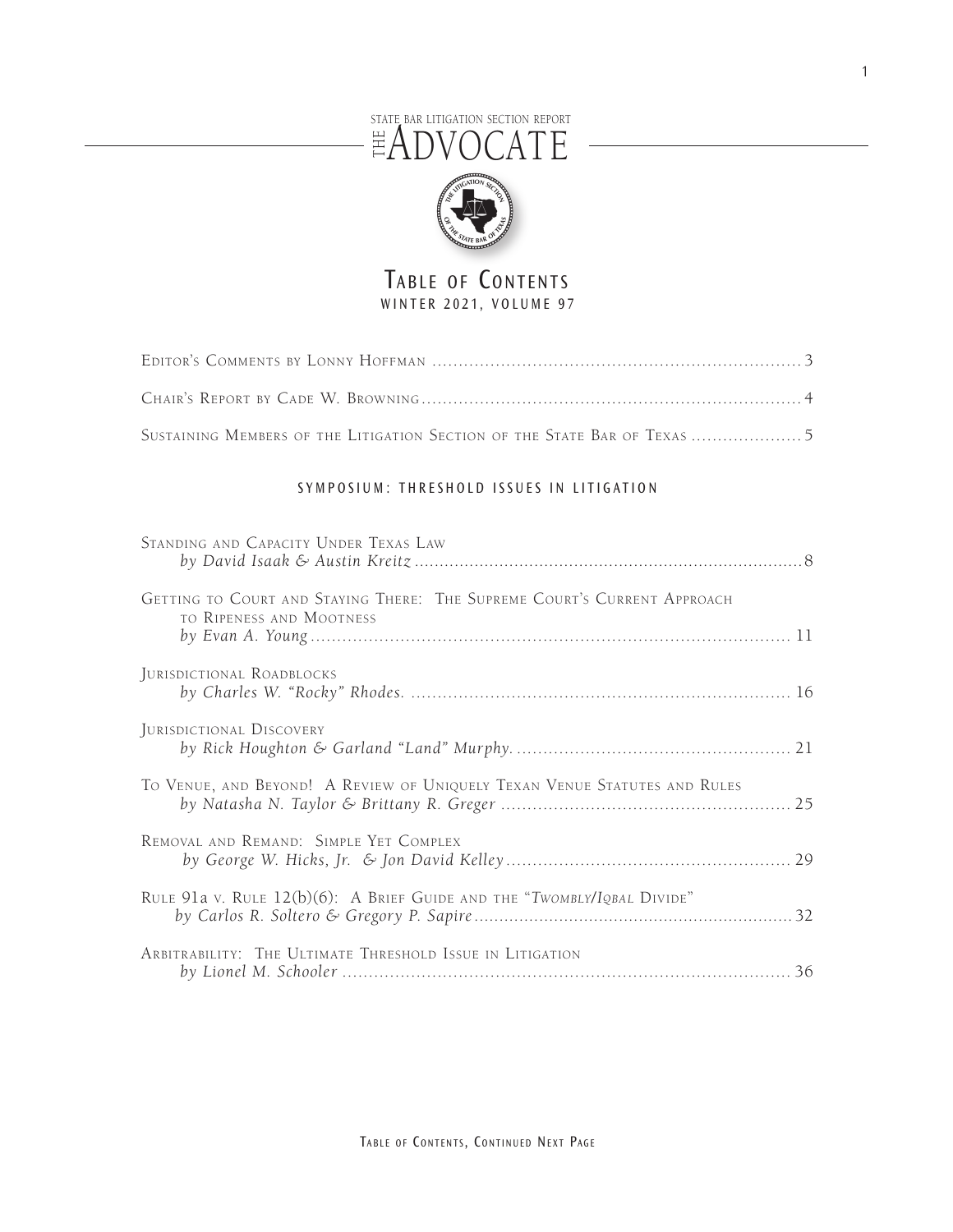#### TABLE OF CONTENTS, CONTINUED

| TCPA MOTIONS GET A BAD RAP. YOU SHOULD CONSIDER FILING |  |
|--------------------------------------------------------|--|
| One Anyway.                                            |  |
|                                                        |  |

#### A D D I T I O N A L CONTRIBUTIONS

| EVIDENCE & PROCEDURE UPDATES |  |
|------------------------------|--|
|                              |  |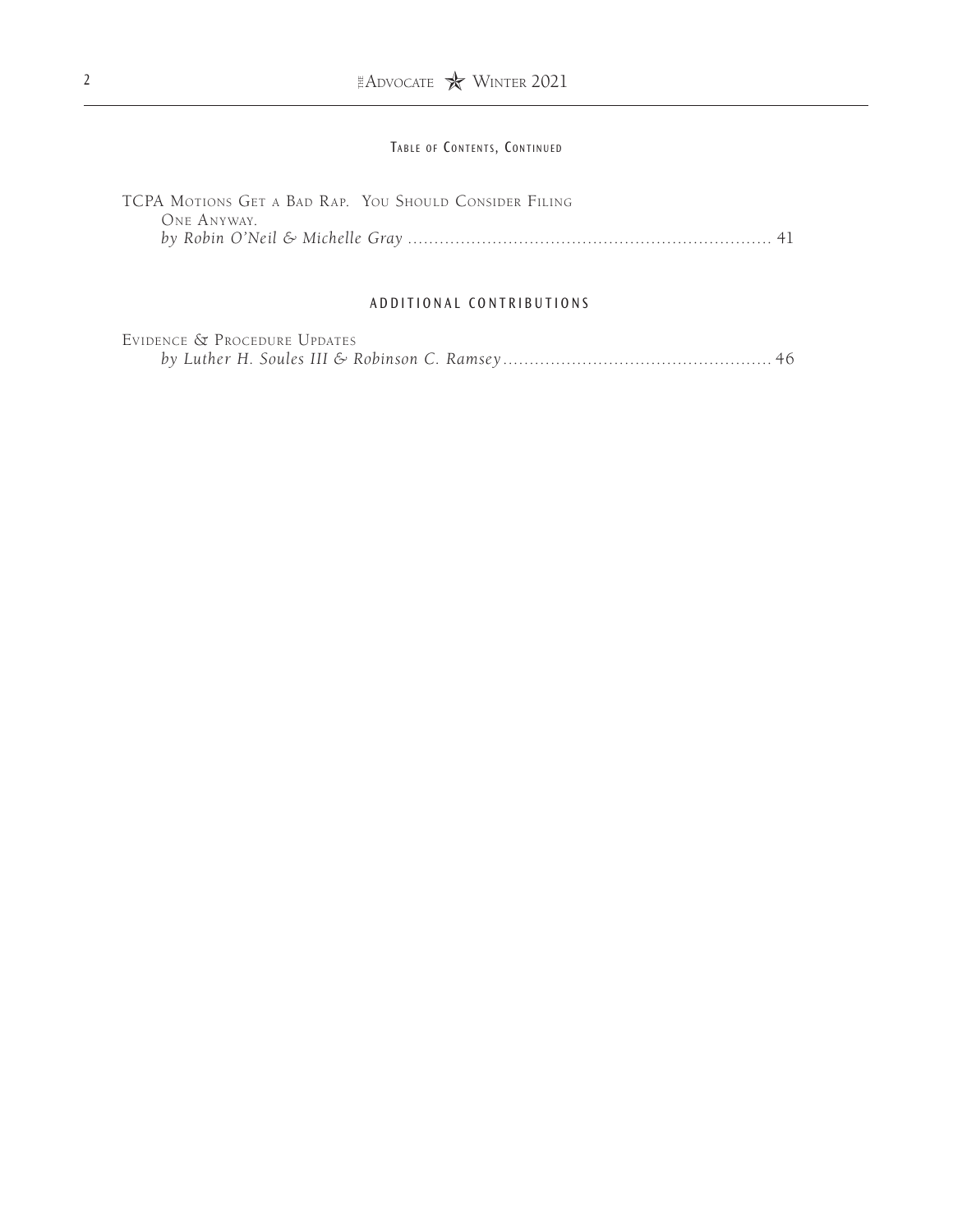### Arbitrability: The Ultimate Threshold Issue in Litigation

BY LIONEL M. SCHOOLER

#### Introduction

In 1992, the Texas Supreme Court ushered in a new era in arbitration with its trailblazing decision in *Anglin v. Tipps*, 842 S.W.2d 266 (Tex. 1992). Sweeping away decades of legislative and judicial roadblocks to the use of arbitration embedded in the previous incarnation of Texas arbitration law, eventually codified and updated as TEX. CIV. PRAC. & REM. CODE §§171.001 *et seq.* ("TAA"), the *Anglin* Court emphasized the availability of an alternative method of dispute resolution within the ambit of the Federal Arbitration Act, 9 U.S.C. §§1 *et. seq.* ("FAA"), setting forth in broad strokes the manner

in which Texas courts could address arbitrability expeditiously.

Arbitration law has evolved considerably since the *Anglin* decision, both judicially and statutorily, such that arbitrability of disputes now epitomizes the ultimate threshold issue in litiga-

tion: where will the litigation be conducted? The following discussion provides a roadmap to practitioners for navigating the labyrinthine multi-faceted components of this threshold issue.

#### I. Is the Dispute Arbitrable? **A. Is There An Agreement to Arbitrate?**

The seminal question for a practitioner to address is whether there is an agreement to arbitrate, as arbitration cannot be ordered in the absence of such an agreement. *See Freis v. Canales*, 877 S.W.2d 283, 284 (Tex. 1994). The writing required to satisfy this criterion is usually that for any form of contract, involving such factors as a meeting of the minds, valid consideration, requisite signatures<sup>1</sup> and the like.

The practitioner should also be aware that in addition to a mutually signed instrument (whether physically or electronically signed), the Texas Supreme Court has also recognized the enforceability of an arbitration agreement unilaterally orchestrated. *See In Re Halliburton Co.*, 80 S.W.3d 566 (Tex. 2002); *Mann Frankfort Stein & Lipp Advisors, Inc. v. Fielding*, 289 S.W.3d 844, 849 (Tex. 2009).

#### **B. Is the Agreement "Illusory?"**

Even with a written instrument, the arbitration agreement must not be "illusory." That is, it must not allow one party to avoid its promise to arbitrate by unilaterally amending or terminating the provision altogether. *See In Re 24R, Inc.,* 324 S.W.3d 563, 567 (Tex. 2010). If a promisor retains the option to discontinue performance, then such agreement may be deemed illusory and unenforceable. *See Mann Frankfort Stein & Lipp Advisors, Inc. v. Fielding*, 289 S.W.3d at 849; *Carey v. 24 Hour Fitness*, 669 F.3d 202 (5th Cir. 2012).

**C. Conditions Precedent**

Presuming the practitioner determines that an arbitration agreement exists, he or she must then pause to consider whether that agreement contains a condition precedent, such as the requirement to mediate and if so,

whether such a condition has been or needs to be satisfied before the practitioner seeks to compel arbitration.

Where contractual prerequisites exist and are undisputedly not satisfied, then the party seeking to compel arbitration may not be entitled to relief. *See Southwinds Express Constr. v. D.H. Griffin of Tex., Inc.*, 513 S.W.3d 66 (Tex. App.—Houston [14th Dist.] 2016); *In re Pisces Foods, L.L.C.,* 228 S.W.3d 349 (Tex. App.—Austin 2007, orig. proceeding); *see also In re Rapid Settlements, Ltd.*, 202 S.W.3d 456 (Tex. App.—Beaumont 2006, orig. proceeding) (transfer of funds as condition precedent to enforcing arbitration agreement).

However, failing to mediate does not always disqualify a party from pursuing arbitration, absent explicit contract language to the contrary. *See In Re U.S. Home Corp.*, 236 S.W.3d 761, 764 (Tex. 2007); *LDF Constr., Inc. v. Bryan*, 324 S.W.3d 137, 147 (Tex. App. —Waco 2010, no pet.) (party initiating litigation could not avoid arbitration by relying upon opponent's failure to fulfill mediation prerequisite).

#### **D. Challenges to Enforceability**

#### **1. Introduction**

Contract defenses pose challenges to enforceability of an

The seminal question for a practitioner to address is whether there is an agreement to arbitrate[.]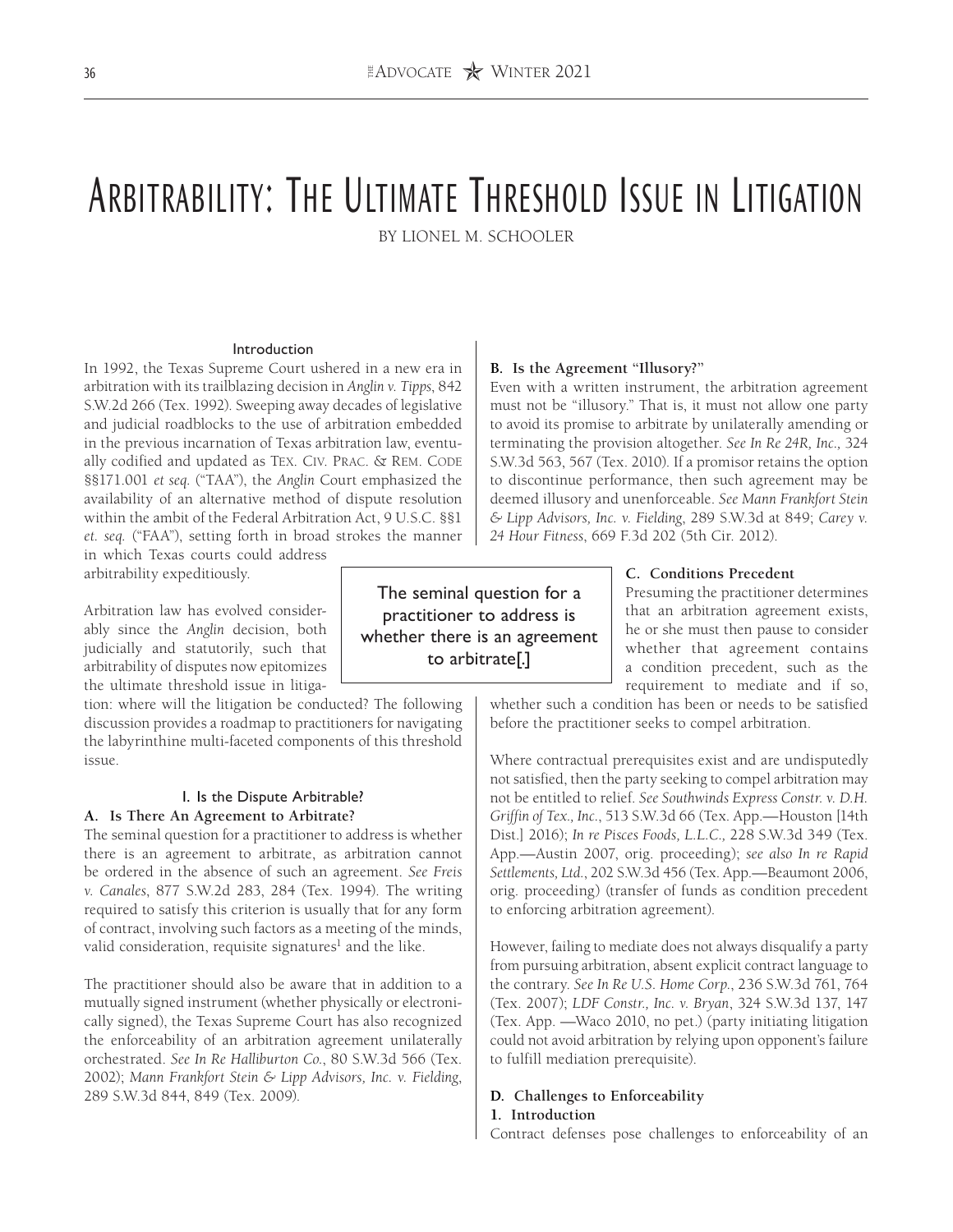arbitration agreement, "such as fraud, duress or unconscionability." *Arthur Anderson LLP v. Carlisle*, 556 U.S. 624, 630–31 (2009); *see Venture Cotton Cooperative v. Freeman*, 435 S.W.3d 222, 227 (Tex. 2014). Thus, the practitioner has to be prepared to address these potential challenges.

#### **2. Unconscionability Issues**

The Texas Supreme Court has held that a contract of adhesion is not automatically unconscionable and has also held that arbitration agreements are not *per se* unconscionable. *In Re U.S. Home Corp.*, 236 S.W.3d 761, 764 (Tex. 2007). Yet an arbitration agreement can be challenged premised upon principles of unconscionability (both procedural and substantive).2

#### **a. Procedural Unconscionability**

Procedural unconscionability is defined as "pertaining to the circumstances surrounding a contract's adoption, including" (1) the entire atmosphere in which the agreement was made; (2) alternatives, if any, available to the parties at the time the contract was made; and (3) the non-bargaining ability of one party. *See Royston, Rayzor*, 467 S.W.3d at 499; *Ridge Nat. Res., L.L.C. v. Double Eagle Royalty, L.P.*, 564 S.W.3d 105, 132 (Tex. App.—El Paso 2018); *Delfingen US-Texas, L.P. v. Valenzuela*, 407 S.W.3d 791, 797–98 (Tex. App.—El Paso 2013, no pet.) (agreement not enforced).

#### **b. Substantive Unconscionability**

Substantive unconscionability is defined as a contractual challenge "referring to the fairness of the arbitration provision itself." *See Freeman*, 435 S.W.3d at 227. An arbitration agreement involving statutory claims is substantively unconscionable if it waives a party's statutory rights and remedies. *See In Re Poly-America, L.P.*, 262 S.W.3d 337, 349, 352 (Tex. 2008) (waiver of Workers' Compensation Act remedies substantively unconscionable); *Bonded Builders Home Warranty Assoc. of Tex., Inc. v. Smith*, 488 S.W.3d 468, 476–77 (Tex. App.—Dallas 2016).

#### **3. Other Applicable Contract Defenses**

There may also be other applicable contract defenses to the enforceability of an arbitration agreement, such as forgery, fraudulent inducement of arbitration, and legal or mental incapacity to execute an agreement. *See Buckeye Check Cashing, Inc. v. Cardegna*, 546 U.S. 440, 444 (2006) (issue of "illegality" of arbitration agreement); *In Re Morgan Stanley & Co.*, 293 S.W.3d 182, 189 (Tex. 2009) (issue of mental capacity of signatory); *In re RLS Legal Solutions, L.L.C.*, 221 S.W.3d 629 (Tex. 2007) (claim of duress); *Pak Foods v. Garcia*, 433 S.W.3d 171, 175–76 (Tex. App.—Houston [14th Dist.] 2014, *pet. dism'd*) (agreement signed by minor); *Am. Med. Techs., Inc. v.*  *Miller*, 149 S.W.3d 265, 273 (Tex. App.—Houston [14th Dist.] 2004) (issue of fraudulent inducement).

#### **E. Scope of Agreement**

A practitioner must be prepared to address not only validity and enforceability, but also whether the dispute is within the scope of the agreement, *see In Re Rubiola*, 334 S.W.3d at 225–26, a burden imposed upon the party opposing arbitration. *See Prudential Sec., Inc. v. Marshall*, 909 S.W.2d 896, 900 (Tex. 1995). In a dispute involving arbitrable and non-arbitrable claims, the TAA authorizes abating trial of the later claim pending conclusion of the arbitration of the former claim. *See* TAA §171.025. *Anglin* recognizes that in certain circumstances, existing claims can be sufficiently factually intertwined so as to be subject to arbitration, even if one such claim is outside the scope of the arbitration clause. *See Anglin*, 824 S.W.2d at 271; *BBVA Compass Inv. Solutions, Inc. v. Brooks*, 456 S.W.3d 711, 720–21 (Tex. App.—Ft. Worth 2015).

Additionally, an agreement may contain an arbitration clause that is (for whatever reason) restricted in scope. *See, e.g., Alliance Family of Cos. v. Nevarez*, --- S.W.3d ---, 2019 WL 1486911, at \*6–7 (Tex. App.—Dallas 2019) ("non-disclosure agreement" could not form basis for compelled arbitration where claims were unrelated to the NDA).

#### II. Who Decides Arbitrability?

#### **A. Introduction**

The next threshold issue for the practitioner to address is the appropriate forum for deciding arbitrability. Three years after *Anglin*, the United States Supreme Court, in *First Options of Chicago, Inc. v. Kaplan*, 514 U.S. 938 (1995), pronounced the guidelines for resolving this "gateway" question, determined by whether parties, by "clear and unmistakable evidence," designate the arbitrator to decide arbitrability. 514 U.S. at 944–45; *see Henry Schein, Inc. v. Archer White & Sales, Inc.*, 139 U.S. 524 (2019) ("*Henry Schein I*").

#### **B. Proving "Clear and Unmistakable Evidence"**

The "clear and unmistakable evidence" needed to satisfy the *First Options* standard comes in different forms. *See Petrofac, Incorporated v. DynMcDermott Petrol. Oper. Co.,*  687 F.3d 671 (5th Cir. 2012) (adoption of American Arbitration Association ("AAA") Rules of Arbitration, including Rule that allows arbitrator to rule on his or her own jurisdiction (e.g., AAA Commercial Rule  $7^3$ ; *IHS Acquisition No. 131, Inc*. *v. Iturralde*, 387 S.W.3d 785 (Tex. App.—El Paso 2013); *Berry Y & V Fabricators, LLC v. Bambace,*  604 S.W.3d 482, 486–87 (Tex. App.—Houston [14th Dist.], 2021); *but see Lucchese Boot Co. v. Solano*, 473 S.W.3d 404,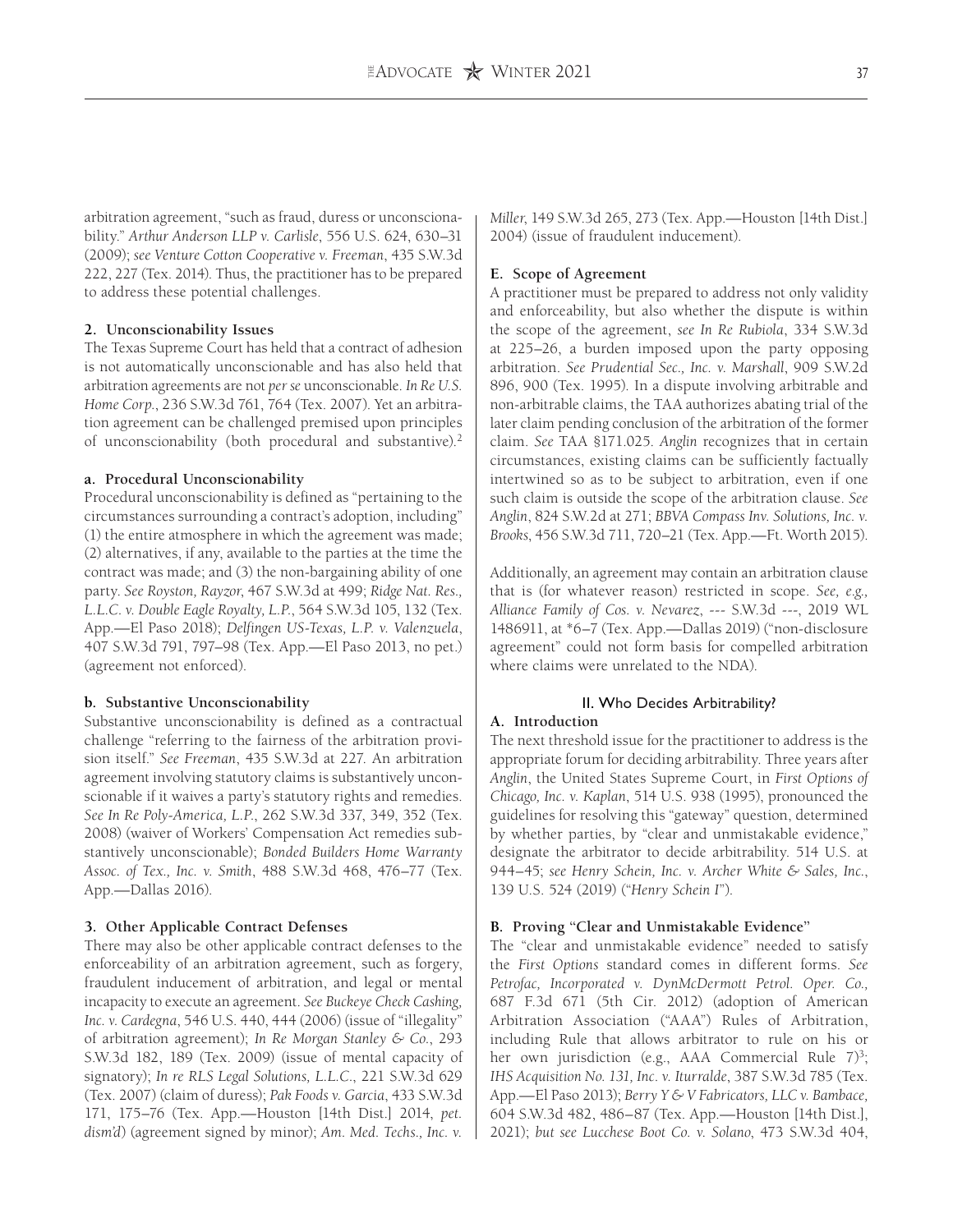412–14 (Tex. App.—El Paso 2015, no pet.); *Boss Corp. Inc. v. Donegal, Inc.*, 370 S.W.3d 68, 76 (Tex. App.—Houston [14th Dist.] 2012, no pet.); *Friedman & Feiger, LLP v. Massey*, —S.W.3d— 2019 WL 3269325, at \*21 (Tex. App.—Ft. Worth, Jul. 18, 2019).

#### **C. Procedure When Clear and Unmistakable Evidence Lacking**

If "clear and unmistakable evidence" is lacking, the practitioner will travel the following path of gateway evaluation: to a court to assess "gateway" issues about contract formation and validity of an agreement to arbitrate, *see Rent-A-Center W., Inc. v. Jackson*, 561 U.S. 63, 71 (2010) (FAA); *In Re Morgan Stanley & Co., Inc.*, 293 S.W.3d 182, 187–88 (Tex. 2009); *RSL Funding, LLC v. Newsome*, 569 S.W.3d 116, 120 (Tex. 2018) (TAA); and to an arbitral tribunal to resolve contract validity issues and substantive disputes. *See Prima Paint Corp. v. Flood & Conklin Mfg., Co.,* 388 U.S. 395, 403–04 (1967) (FAA); *Morgan Stanley,* 293 S.W.3d at 187–88.

#### **D. Current Controversy Over Delegation of Authority 1. Federal Law on Delegation of Authority**

The law on what constitutes "clear and unmistakable evidence" of delegation of authority is in a state of flux, focusing upon two issues: what specific language qualifies contractually as "clear and unmistakable evidence" under *First Options*?; and who has to sign an agreement to permit delegation of gateway issues to an arbitrator?

This controversy has evolved into two separate concerns: impact of "carve out" language upon contract provisions suggesting delegation of arbitrability to an arbitrator; and delegation against a non-signatory.

It appeared that the U.S. Supreme Court would resolve these questions in the aftermath of *Henry Schein I*. On remand of that case, the Fifth Circuit held that even with an incorporation of AAA Rules in the agreement, the parties did not satisfy the clear and unmistakable evidence test because the contract contained an "injunctive relief carve out." *See* 935 F.3d 274, 282–83 (5th Cir. 2019). The court further stated that in the absence of such a carve-out, incorporation of the AAA's rules would have constituted sufficient evidence of intent to arbitrate arbitrability. *Id.* at 281–82.

These rulings triggered a return trip to the Supreme Court, focused upon two controversies:

(a) Whether the injunctive relief clause neutralized delegation of arbitrability to the arbitrator; and

(b) Whether incorporation of AAA Commercial Rule 7 qualified as sufficient evidence of delegation?

The U.S. Supreme Court granted certiorari on the first question, *see Henry Schein II*, 141 U.S. 107, and conducted oral argument, but then dismissed the writ in *Henry Schein II* as improvidently granted. *See* 141 U.S. 656 (Jan. 25, 2021).

Accordingly, these issues remain unresolved at the federal level.

#### **2. Texas Law on Delegation of Authority**

Texas courts have been divided concerning what constitutes delegation. The Texas Supreme Court, in *Jody James Farms, Inc. v. The Altman Group, Inc.*, 547 S.W.3d 624 (Tex. 2018), initiated its review of delegation by acknowledging that arbitrability as a gateway matter is "ordinarily committed to the trial court and controlled by state law." *Id*. at 631. But the Court also recognized that parties do possess the power to agree to arbitrate arbitrability and acknowledged the existence and limits of *First Options*. *Id*. (citing *First Options*, 514 U.S. at 943).

Turning to what satisfies the delegation test, the *Jody James* Court then focused upon whether the parties' incorporation of the AAA Rules evinced such evidence of delegation. *Id*. at 631. Acknowledging that this type of deference might be appropriate in a situation involving *signatories* to an arbitration agreement, which it declined to decide, the Court nevertheless held that such deference is inapplicable when a dispute arises between a signatory and a nonsignatory, irrespective of whether the signatory is the one resisting arbitration, because one of the parties has never formally agreed to arbitrate. *Id.* at 632. It thus rejected delegation in the absence of a valid agreement to do so. *Id*. 4

#### III. Judicial Determination of Arbitrability

Presuming the arbitration agreement does not delegate arbitrability to an arbitrator, a practitioner's next threshold consideration is the process by which a court decides arbitrability.

#### **A. Proper Venue For Determining Arbitrability**

In doing so, the practitioner must initially be mindful of venue, such that if the arbitration agreement specifies venue, that provision has to be honored. *See In Re Sosa*, 370 S.W.3d 79 (Tex. App.—Houston [14th Dist.] 2012) (agreement specifying Houston as location for arbitration overrode right of defendant to seek venue elsewhere on basis that injunctive relief was sought).<sup>5</sup>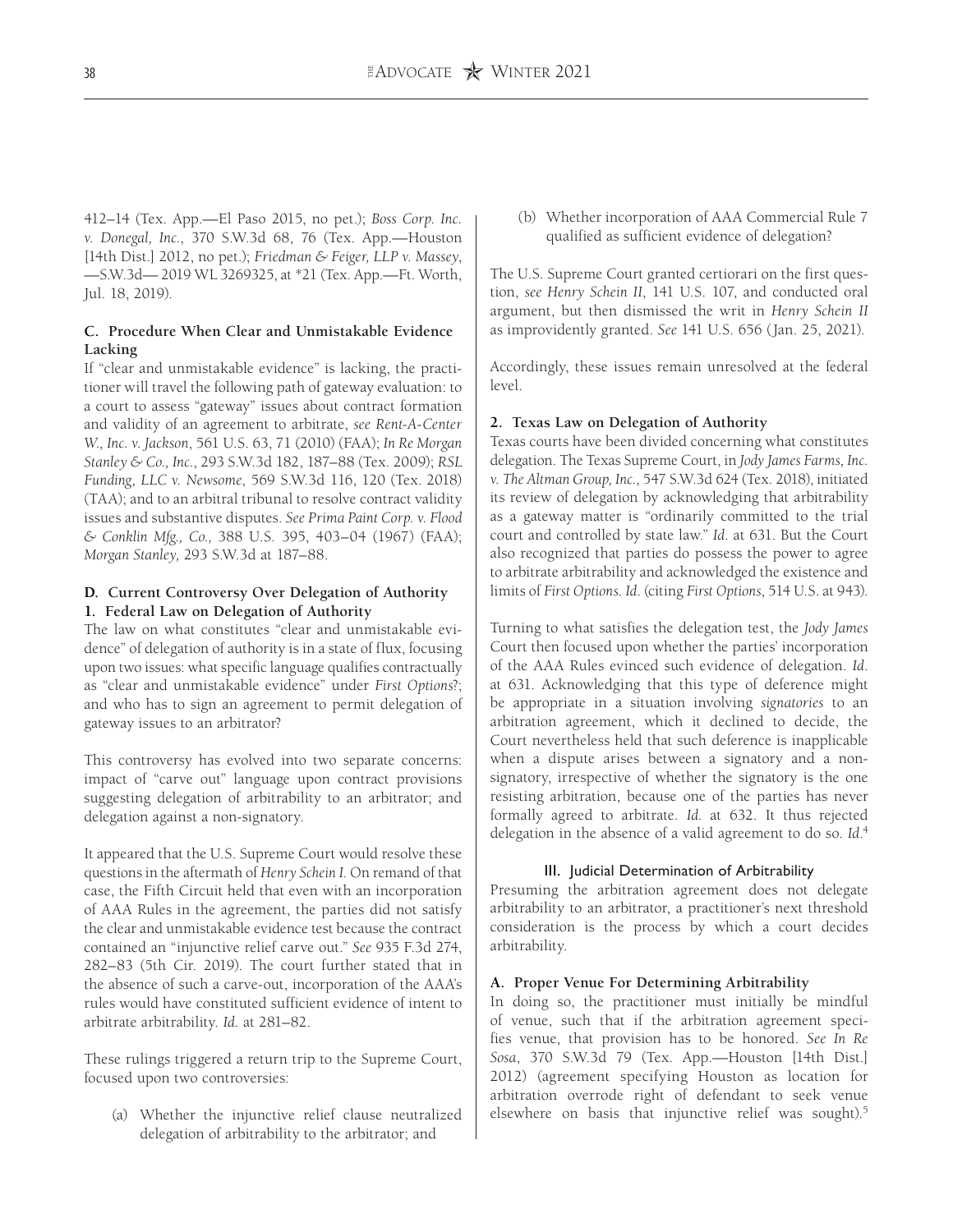#### **B. Nature of Hearing on Arbitrability**

One credo of *Anglin* was the need for courts to determine arbitrability by "summary proceeding," *Anglin, supra,* 824

S.W.2d at 269, an issue which takes primacy over consideration of the merits. *E.g.*, *Kelly v. Hinson*, 387 S.W.3d 906 (Tex. App.—Ft. Worth 2012).

The "summary proceeding" label does not connote a proceeding congruent with that utilized in summary-judgment practice. As the *Anglin* Court recognized, a trial court could summarily resolve arbitrability relying upon undisputed facts derived from affidavits, pleadings, etc., but if material facts were controverted, the court would be obliged to conduct an evidentiary hearing to determine those. *Anglin*, 824 S.W.2d at 269.

When the trial court conducts such an evidentiary hearing, a reviewing court is obliged to defer to the trial court's factual determinations if they are supported by evidence; nevertheless, the trial court's legal determinations are reviewed *de novo*. *Wagner v. Apache Corp.*, — S.W.3d —, Nos. 19-0243 & 19-0244, 2021 WL 1323413, at \*3 (Tex. Apr. 9, 2021) (quoting *Henry v. Cash Biz, LP*, 551 S.W.3d 111, 115 (Tex. 2018)).

#### **C. Preparing For the Hearing on Arbitrability**

Given the malleable nature of such a summary proceeding, the practitioner should be aware that parties are statutorily entitled to conduct pre-hearing discovery. *See* TAA §§171.086(4) and (6). Pre-hearing discovery is appropriate if the court "cannot fairly and properly make its decision on the motion to compel because it lacks sufficient information regarding the scope of an arbitration provision or other issues of arbitrability." *See In Re Copart*, 619 S.W.3d 710, 714 (Tex. 2021) citing *In Re Houston Pipe Line Co.*, 311 S.W.3d 449, 451 (Tex. 2009).

Despite this statutory command, the *Copart* Court also emphasized that the right to conduct pre-hearing discovery was not unbridled, ruling that pre-hearing discovery was not justified where the discovery proponent's proffer contained only conclusory assertions regarding validity of an arbitration agreement and failed specifically to dispute the authenticity of the agreement or plaintiff's signature on it. *Id*. at 715–16. In the absence of such a demonstration, a trial court abuses its discretion by ordering such discovery. *Id*. at 716.

#### **D. Timetable for a Hearing on Arbitrability: Waiver of Right To Arbitrate**

There is a strong presumption against waiver of the right to seek to compel arbitration. *See Moses H. Cone Mem'l Hosp. v.*  *Mercury Constr. Corp.*, 460 U.S. 1, 24 (1983) (interpreting FAA); *In re Poly-Am., L.P.*, 262 S.W.3d 337, 348 (Tex. 2008) (interpreting TAA). However, practitioners must be mindful that the passage of time combined with the "substantial invoking of the judicial process to the detriment or prejudice of the challenger" can constitute a waiver of the right to compel arbitration. *See Perry Homes v. Cull*, 258 S.W.3d 580, 589–90 (Tex. 2007).

#### IV. Initiating Judicial Review of Arbitrability **A. FAA vs. TAA – Preemption**

The validity of an arbitration agreement also depends upon a court's underlying statutory authority. Both the FAA and the TAA can apply to an arbitration agreement. The FAA generally applies to arbitration agreements involving interstate commerce, and additionally, parties can specify reliance upon the FAA, even in the absence of interstate commerce. *In Re Olshan Foundation Repair Co., LLC,* 328 S.W.3d 883, 893 (Tex. 2010).

Thus, if the FAA applies, it preempts otherwise applicable state law, including the TAA, *Southland Corp. v. Keating*, 465 U.S. 1, 14–16 (1984), when state law "refuse[s] to enforce an arbitration agreement that the FAA would enforce." *See Mastrobuono v. Shearson Lehman Hutton*, 514 U.S. 52 (1995); *Nitro-Lift Technologies, L.L.C. v. Howard*, 568 U.S. 17 (2012); *In re D. Wilson Constr. Co.*, 196 S.W.3d 774, 780 (Tex. 2006) (orig. proceeding).

#### **B. Moving to Compel Arbitration**

The TAA specifies the procedure by which a party can seek to compel arbitration of a dispute. *See* TAA §171.021. The FAA procedure is identified in 9 U.S.C. §§3 and 4, including conducting a summary trial on the issue of arbitrability if arbitrability is at issue in the case.<sup>6</sup>

#### **C. Demonstrating Subject Matter Jurisdiction in Federal Court**

To compel arbitration in federal court, the practitioner must bear one fundamental point in mind: the significance of subject-matter jurisdiction, a clause absent from the FAA. The practitioner must thus be prepared to demonstrate the existence of such jurisdiction.

Demonstrating federal subject-matter jurisdiction involves utilizing the complicated legal analysis adopted in *Vaden v. Discovery Bank*, 556 U.S. 49 (2009). Under *Vaden*, when a party seeks to compel arbitration in federal court, the district court is required to "look through" the complaint to determine if subject-matter jurisdiction exists as to the underlying controversy, that is, whether (irrespective of any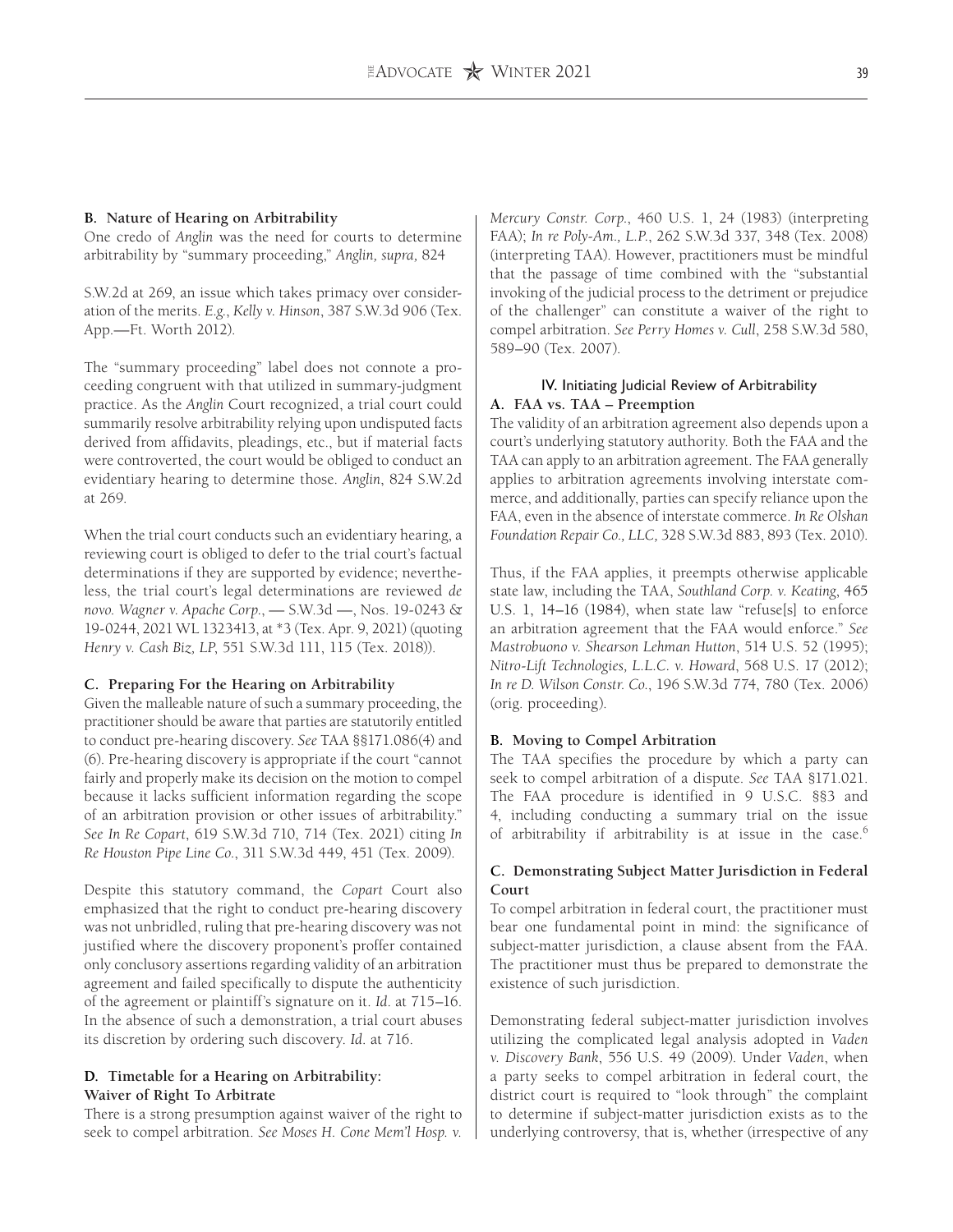arbitration clause) the claims are "predicated on an action that 'arises under' federal law." 556 U.S. at 61. In prescribing this analytical framework, the *Vaden* Court also indicated that the "look through" process must focus exclusively on the well-pleaded claims in the complaint, rather than actual or hypothetical contents of a counterclaim. *See Polyflow, L.L.C. v. Specialty RTP, L.L.C.,* 993 F.3d 295 (5th Cir. 2021) (jurisdiction proper where arbitration dispute focuses upon at least three federal statutory claims). The practitioner must also bear in mind that this demonstration of jurisdiction carries with it the companion juridical considerations of standing, mootness, and ripeness. *See Lower Colorado River Auth. v. Papalote Creek II, L.L.C.*, 858 F.3d 916, 923 (5th Cir. 2017).7

#### V. Appealability

Finally, a practitioner must prepare a strategy for the review of the question of arbitrability if a trial court denies a motion to compel. *Anglin* emphasized the primacy of arbitrability, even if that meant halting the case at the trial court pending such a determination. The FAA and the TAA now explicitly authorize appellate jurisdiction over the interlocutory appeal of an order denying a motion to compel arbitration. *See* 9 U.S.C. §16; TAA §171.098. These statutes further authorize an interlocutory appeal of an order that confirms or denies confirmation of an arbitration award, or the modification or correction of such an award.

#### VI. Conclusion

Practitioners confronting the question of arbitration at the threshold of litigation can follow these guidelines to navigate the labyrinth of arbitrability.

*Lionel Schooler, of Houston, is a partner at Jackson Walker. He focuses primarily on employment law, appeals, and arbitration.*  $\star$ 

1 In *Aerotek, Inc. v. Boyd*, 624 S.W.3d 199 (Tex. 2021), the Texas Supreme Court interpreted the Texas Uniform Electronic Transactions Act, TEX. BUS. & COMM. CODE ch. 322, to permit endorsement of an arbitration agreement by "electronic" signatures.

Procedural unconscionability is decided by a court, while substantive unconscionability is decided by an arbitrator, *see In Re Halliburton Co.,* 80 S.W.3d at 571; further, if the arbitration proponent demonstrates the existence of an arbitration agreement, the burden shifts to the party advocating the defense of unconscionability. *See Royston, Rayzor, Vickery & Williams, LLP v. Lopez*, 467 S.W.3d 494, 499 (Tex. 2015).

3 AAA Commercial Rule 7 states: "The arbitrator shall have the power to rule on his or her own jurisdiction, including any objections with respect to the existence, scope, or validity of the arbitration agreement or to the arbitrability of any claim or counterclaim." 4 At least one subsequent ruling has distinguished *Jody James* in a case where a non-signatory sought to compel a signatory to arbitrate, holding that the non-signatory's invocation of the agreement impelled incorporation of the agreement's terms, including the language authorizing delegation of arbitrability to an arbitrator. *See Ruff v. Ruff*, ---S.W.3d---, 2020 WL 4592794, at \*9 (Tex. App.—Dallas Aug. 11, 2020, pet. denied).

<sup>5</sup> The practitioner must also be aware that conduct by the parties can modify a contractual venue choice. *See In Re Lopez*, 372 S.W.3d 174 (Tex. 2012).

6 FAA Section 4 includes the unique provision authorizing a jury trial of the issue of arbitrability.

7 Note one idiosyncrasy in the FAA, Section 1's limitation on scope. *See New Prime, Inc. v. Oliveira*, 139 U.S. 532 (2019) (Section 1 specifically excludes certain classes of claims, including contracts of employment of certain transportation workers, seamen, or railroad workers). Evaluation of a Section 1 exclusion is a gateway issue for a court to decide. *Id.* at 537.